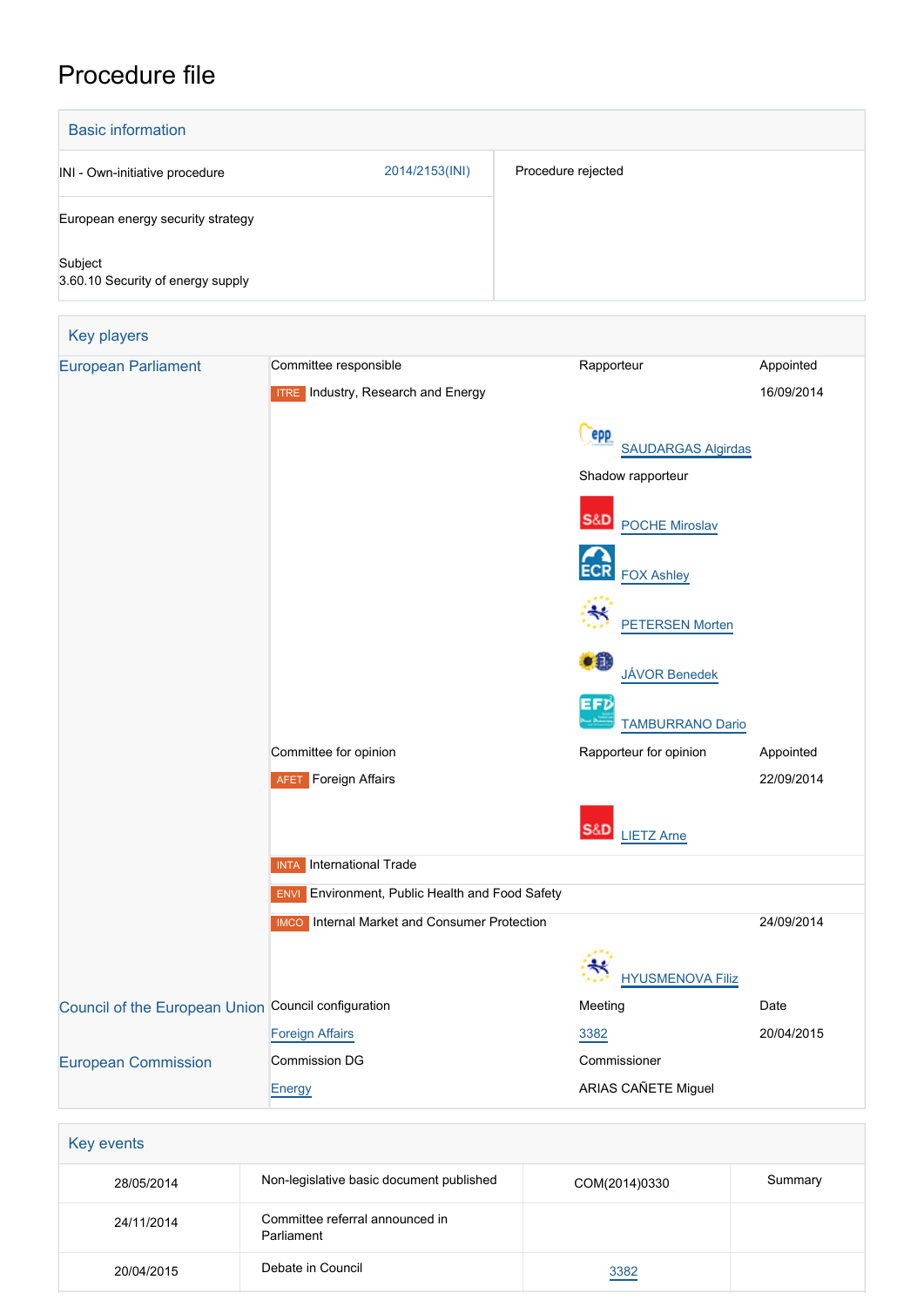| 07/05/2015 | Vote in committee                   |              |         |
|------------|-------------------------------------|--------------|---------|
| 18/05/2015 | Committee report tabled for plenary | A8-0164/2015 | Summary |
| 09/06/2015 | Debate in Parliament                | 40.          |         |
| 10/06/2015 | Results of vote in Parliament       |              |         |
| 10/06/2015 | Decision by Parliament              |              | Summary |
| 10/06/2015 | End of procedure in Parliament      |              |         |

#### Technical information

| Procedure reference        | 2014/2153(INI)                 |
|----------------------------|--------------------------------|
| Procedure type             | INI - Own-initiative procedure |
| Procedure subtype          | Strategic initiative           |
| Legal basis                | Rules of Procedure FP 54       |
| Stage reached in procedure | Procedure rejected             |
| Committee dossier          | ITRE/8/01750                   |

#### Documentation gateway

| Non-legislative basic document                         |             | COM(2014)0330 | 28/05/2014 | EC | Summary |
|--------------------------------------------------------|-------------|---------------|------------|----|---------|
| Committee draft report                                 |             | PE541.614     | 11/12/2014 | EP |         |
| Amendments tabled in committee                         |             | PE546.739     | 03/02/2015 | EP |         |
| Amendments tabled in committee                         |             | PE549.090     | 03/02/2015 | EP |         |
| Amendments tabled in committee                         |             | PE549.091     | 03/02/2015 | EP |         |
| Committee opinion                                      | <b>IMCO</b> | PE544.472     | 18/03/2015 | EP |         |
| Committee opinion                                      | <b>AFET</b> | PE549.118     | 24/03/2015 | EP |         |
| Committee opinion                                      | <b>ENVI</b> | PE544.302     | 30/03/2015 | EP |         |
| Committee opinion                                      | <b>INTA</b> | PE546.894     | 16/04/2015 | EP |         |
| Committee report tabled for plenary, single<br>reading |             | A8-0164/2015  | 18/05/2015 | EP | Summary |

## European energy security strategy

PURPOSE: to present a European strategy in order to address energy security issues.

BACKGROUND: the European Union's prosperity and security hinges on a stable and abundant supply of energy. However, too often energy security issues are addressed only at a national level without taking fully into account the interdependence of Member States. In the winters of 2006 and 2009, temporary disruptions of gas supplies strongly hit EU citizens in some of the eastern Member States, pointing to the need for a common European energy policy.

The EU remains vulnerable to external energy shocks. Estimates show that :

- the EU imports 53% of the energy it consumes. Energy import dependency relates to crude oil (almost 90%), to natural gas (66%), and to a lesser extent to solid fuels (42%) as well as nuclear fuel (40%);
- energy security of supply concerns every Member State, even if some are more vulnerable than others, such as the Baltic and Eastern Europe ;
- six Member States depend from Russia as single external supplier for their entire gas imports. For electricity, three Member States (Estonia, Latvia and Lithuania) are dependent on one external operator for the operation and balancing of their electricity network;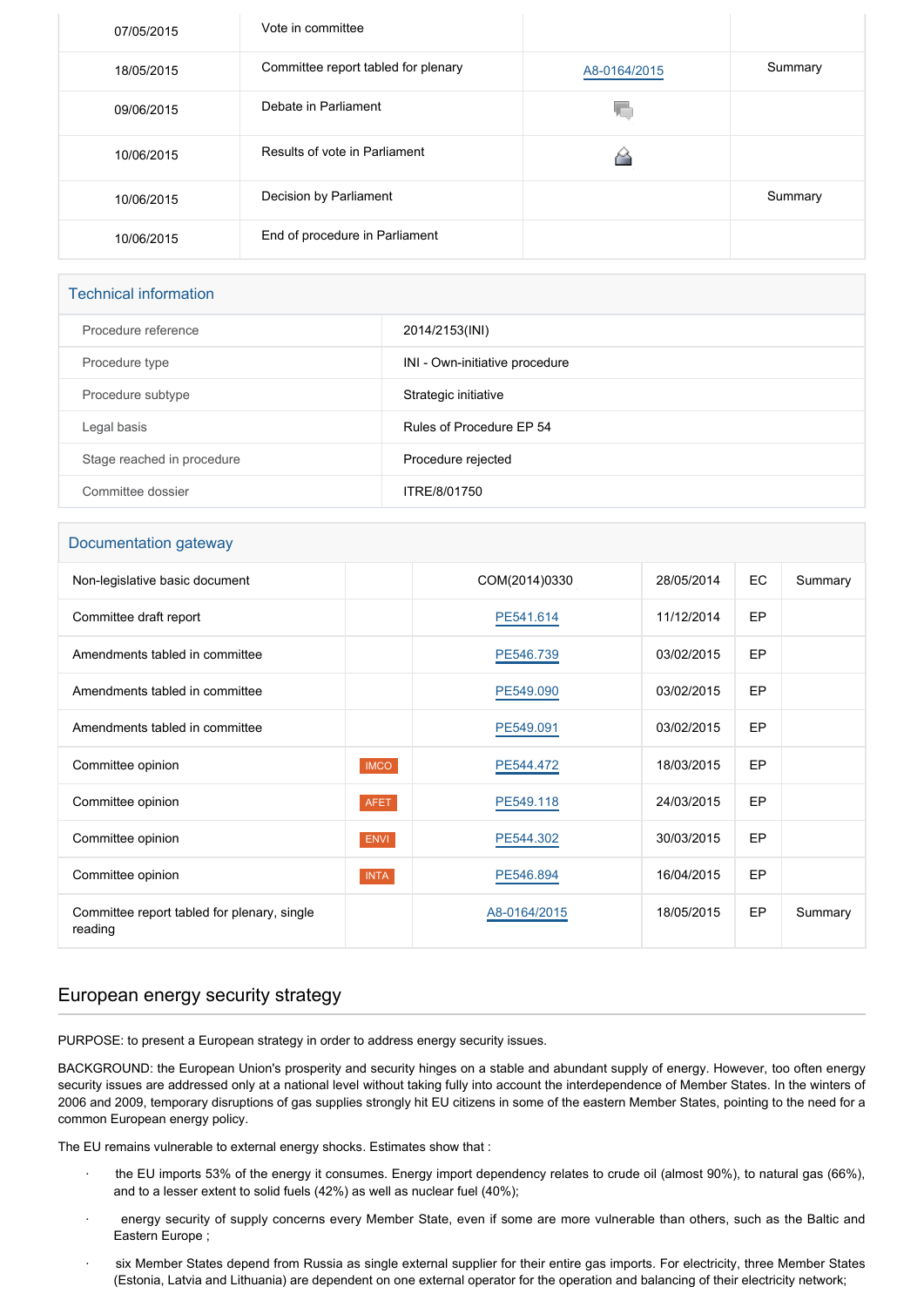- the EU external energy bill represents more than EUR 1 billion per day and more than a fifth of total EU imports. The EU imports more than EUR 300 billion of crude oil and oil products, of which one third comes from Russia ;
- · EU energy security has also to be seen in the context of growing energy demand worldwide, which is expected to increase by 27% by 2030.

The Commission considers that the EU needs, therefore, a hard-headed strategy for energy security which promotes: (i) in the short-term, resilience to these shocks and disruptions to energy supplies and (ii) in the long term, reduced dependency on particular fuels, energy suppliers and routes.

CONTENT: the Strategy is an [integral part of the 2030 policy framework on climate and e](http://www.europarl.europa.eu/oeil/popups/ficheprocedure.do?reference=COM(2014)0015&l=en)nergy and also fully consistent with our [competitiveness and industrial policy objectives](http://www.europarl.europa.eu/oeil/popups/ficheprocedure.do?reference=COM(2014)0014&l=en).

It sets out areas where decisions need to be taken or concrete actions implemented in the short, medium and longer term to respond to energy security concerns.

It is based on eight key pillars underpinned by the principle of solidarity that together promote closer cooperation beneficial for all Member States while respecting national energy choices.

1) Immediate actions aimed at increasing the EU's capacity to overcome a major disruption during the winter 2014/2015.

In view of current events in Ukraine and the potential for disruption to energy supplies, short term action must focus on those countries that are dependent on one single gas supplier. For the winter ahead, the Commission will work together with Member States, regulators, transmission systems operators and operators to improve the Union's immediate preparedness in respect of possible disruptions.

2) Strengthening emergency/solidarity mechanisms including coordination of risk assessments and contingency plans and protecting strategic infrastructure.

The Commission proposes to strengthen mechanisms intended to ensure security of supply and see that strategic infrastructures are protected. It will propose to Member States and industry new contingency coordination mechanisms and plans to deliver energy to countries in times of need, based on risk assessments (energy security stress tests). The immediate focus should be on all Member States on the eastern border of the EU.

3) Moderating energy demand.

· Member States should speed up measures to achieve the 2020 energy efficiency target, focusing on heating and insulation in particular in buildings and industry, notably through: (i) reinforced regulatory and public financial support to accelerate the renovation rate of buildings; (ii) promotion of energy services and demand response with new technologies, for which EU financial support, in particular ESI Funds, can complement national financing schemes. For its part, the Commission will review the [Energy Efficiency](http://www.europarl.europa.eu/oeil/popups/ficheprocedure.do?reference=2011/0172(COD)&l=en) [Directive](http://www.europarl.europa.eu/oeil/popups/ficheprocedure.do?reference=2011/0172(COD)&l=en) and identify clear priority sectors (in housing, transport and industry) in which energy efficiency gains can be achieved in the medium to long term.

4) Build a well-functioning and completely integrated internal market.

Member States should complete the transposition of internal energy market legislation as foreseen by the end of 2014, notably as regards, unbundling rules, reverse flows and access to gas storage facilities. It would also be appropriate to intensify discussions on the Energy Taxation Directive to reduce the tax incentives for diesel and consider a favourable taxation for alternative fuels. Transmission System Operators must speed up the implementation of the network codes for gas and electricity.

5) Increasing energy production in the European Union.

Member States should: (i) continue the deployment of renewable energy sources in order to achieve the 2020 target in the context of a market-based approach; (ii) initiate the Europeanization of renewable energy support systems through improved coordination of national support schemes; (iii) accelerate fuel switch in the heating sector to renewable heating technologies; (iv) facilitate access to finance for renewable projects on all levels ; (v) exploit, where this option is chosen, hydrocarbons and clean coal taking into account the decarbonisation priorities.

6) Developing energy technologies.

New technologies are needed to further reduce primary energy demand, diversify and consolidate supply options (both external and indigenous), and to optimise energy network infrastructure. The Commission will mainstream energy security in the implementation of the priorities of the Horizon 2020 Framework Programme for Research and Innovation (2014-2020).

7) Diversifying external supplies and related infrastrucutre.

· Accessing more diversified natural gas resources is a priority whilst maintaining significant import volumes from reliable suppliers. The Commission will pursue an active trade agenda ensuring access to natural gas/LNG exports and limiting trade distortive practices. The Commission and Member States should jointly support the development and further expansion of gas supply infrastructure with Norway, the Southern Gas Corridor as well as the Mediterranean gas hub. They must also cooperate to diversify supply of nuclear fuel when needed.

8) Improving coordination of national energy policies and speaking with one voice in external energy policy.

The Commission welcomes the calls made by certain Member States in favour of an Energy Union. It supports the creation of a mechanism that would enable Member States to inform each other of important decisions related to their energy mix prior to their adoption. Within the EUs closer neighbourhood, the goal must remain to engage all partners at all levels in order to enable their close integration into the EU energy market. Lastly, the Commission recommends a systematic use of foreign policy instruments, such as the consistent inclusion of energy issues in political dialogues particularly summits, with strategic partners.

## European energy security strategy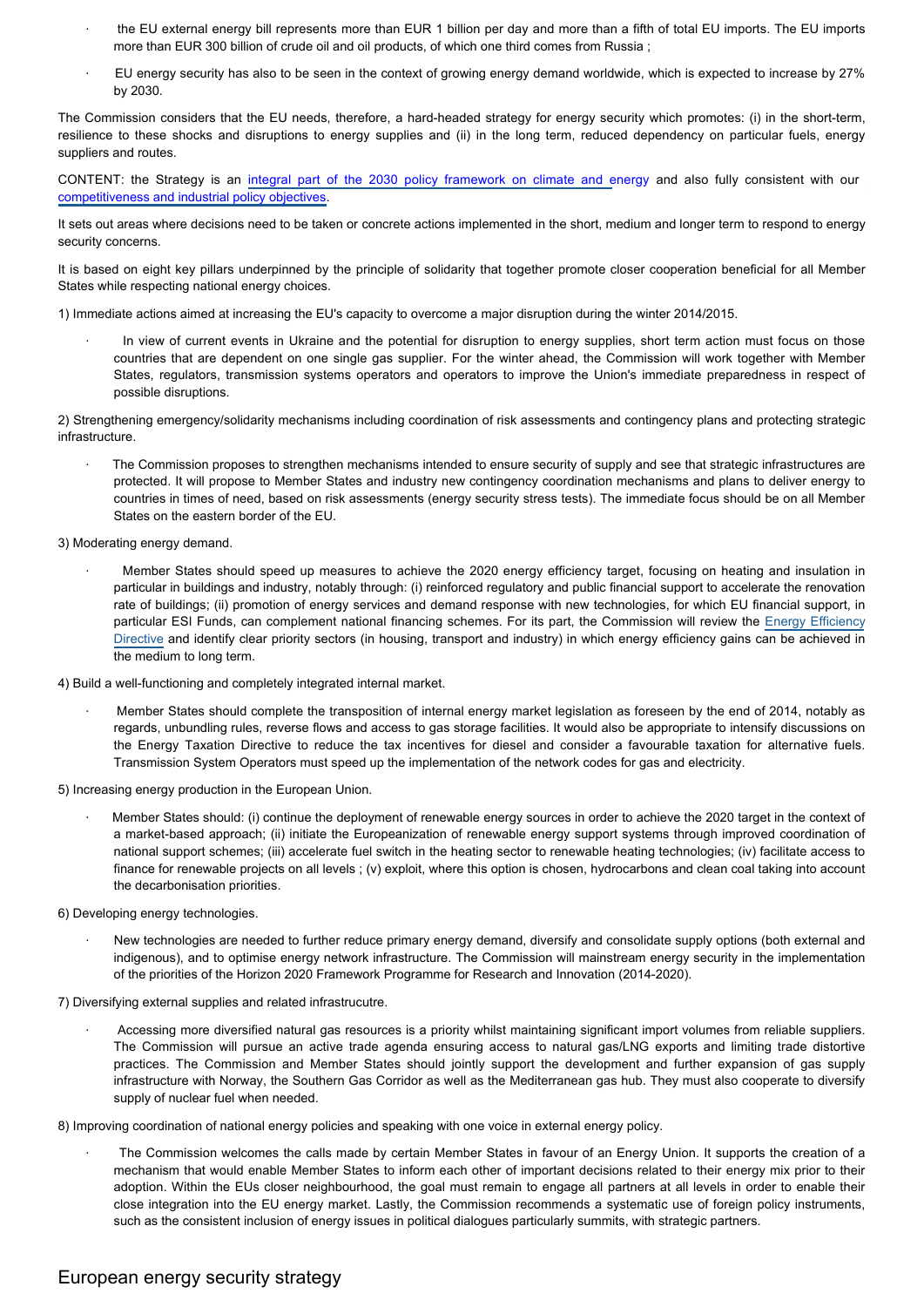The Committee on Industry, Research and Energy adopted an own-initiative report by Algirdas SAUDARGAS (EPP, LT) on the European Energy Security Strategy, in response to the Commission communication on the same subject.

Towards a European Energy Union: whilst welcoming the Commission communication, Members considered that equal energy security, competitiveness and sustainability in a fully integrated energy market constitute the main pillars for the creation of an Energy Union, which can be achieved by:

- moderating and reducing energy demand,
- $\bullet$ developing and integrating sustainable energy sources,
- $\bullet$ pooling resources,
- connecting networks,
- reducing distance between interdependent production chains,  $\bullet$
- developing smart grids,
- ensuring unified energy market regulation,
- favouring access to a sufficient amount of energy for every citizen,
- establishing unified negotiating positions vis-à-vis third countries through strengthened measures at EU level and more cohesive and better coordinated national policies and action.

The Energy Union, in addition to ensuring security of supply, should adopt a comprehensive approach focusing on key dimensions such as: (i) achievement of a fully integrated internal energy market, (ii) moderation of energy demand, (iii) decarbonisation of the energy mix (essentially based on renewable energy sources), and (iv) research and innovation aimed at leadership in energy technologies. European citizens should be at the core of the Energy Union and should be provided with secure, sustainable and affordable energy sources.

The concept of an Energy Union should be truly pan-European, encompassing both the EU and at least the Contracting Parties of the Energy Community. The creation of an Energy Union must be accompanied by a comprehensive industrial strategy, in the area of energy efficiency and renewable energies in particular, that is capable of contributing to the EUs reindustrialisation.

Moderating energy demand: given that the EU is not yet on track to meet its target of saving 20% of energy (371 Mtoe) by 2020, Members called on the Commission to strictly enforce the already adopted energy efficiency legislation and to remove the remaining barriers to energy efficiency measures, and to develop a genuine market in energy efficiency in order to foster transfer of best practices and ensure availability of products and solutions throughout the EU with aim of building a true single market in energy efficiency products and services.

Members stated that it is necessary to increase both the depth and the rate of building renovation and the use of sustainable energy sources in heating and cooling, through the right incentives in order to reduce energy demand; recommends the continuation of increasing energy efficiency standards for buildings taking account of and encouraging technical innovation.

Local authorities of European cities could significantly contribute to energy efficiency through cogeneration, modernisation of district heating systems, increasing the use of cleaner public transport, encouraging more active travel models and renovation of buildings.

The Commission is urged to:

- propose new legislation including a framework of targeted financial incentives and legal obligations to ensure a minimum, cost-optimal annual deep renovation rate for all eligible existing buildings of at least 3%;
- launch an awareness-raising campaign for European citizens on how to reduce energy consumption in households by easy and cost-efficient methods;
- develop a comprehensive strategy for transport electrification within the Energy Union;
- submit proposals for a strong 2030 energy efficiency governance.

Increasing indigenous energy production: the report stressed that the EU should develop an action plan and further promote a long-term strategy for increasing security of supply, which must include the development of sustainable indigenous energy sources, notably renewables, within the EU. The EU should consider the development of any energy source that might contribute to EUs energy security.

Members stressed that the effective use of research and technological innovations fosters the leadership of European industry and strengthens the competitive advantage and commercial viability of European business and industry, creates jobs while contributing to the main EU energy and climate policy goals. European technologies in the energy sector are of the utmost importance for energy security as they reduce energy dependence, diversify and consolidate supply options through full exploitation of indigenous energy sources, and optimise energy network infrastructure and increase energy efficiency in the medium and long term and combat energy poverty.

Towards a fully integrated internal energy market: the report demanded that the Commission act decisively and transparently against all instances of protectionism, anti-competitive behaviour and barriers to market entry and exit. It underlined the positive impact that market integration has had on wholesale prices, and ultimately on retail prices, in the electricity sector, allowing more affordable energy to be made available to citizens.

The Commission is called upon to actively support the Member States in achieving the network and system interconnectivity objectives and to ensure that appropriate EU financing is available in this regard. The report noted that the level of gas infrastructure development is not spread evenly across the EU. It stressed that Member States in the Baltic and in central-eastern, south-eastern and western Europe require investments to ensure full integration of infrastructure and reduce their vulnerability to disruption from single or dominant energy suppliers.

Members welcomed the European Councils proposal that electricity system interconnectivity must be ensured by integrating all the Member States into the European Continental Networks, as well as its proposal for a minimum level of electricity interconnection between Member States of 10% by 2020 and 15% by 2030. They asked for the establishment of gas interconnection targets too and called on the Commission to propose a concrete action plan to meet these targets. Moreover, there is an urgent need for effective and consistent implementation and application of the provisions set out in the Third Energy Package.

Diversifying external supply: the report stressed that dependence on one single supplier of energy resources, with the resulting vulnerability and lack of competition, can impede economic growth and endanger security at national and EU level.

In this regard, Members believe that Russia can no longer be considered a reliable partner as it explicitly questions EU law and uses energy supply for political purposes. The diversification of routes must be directed towards reliable suppliers, and that supply agreements should in